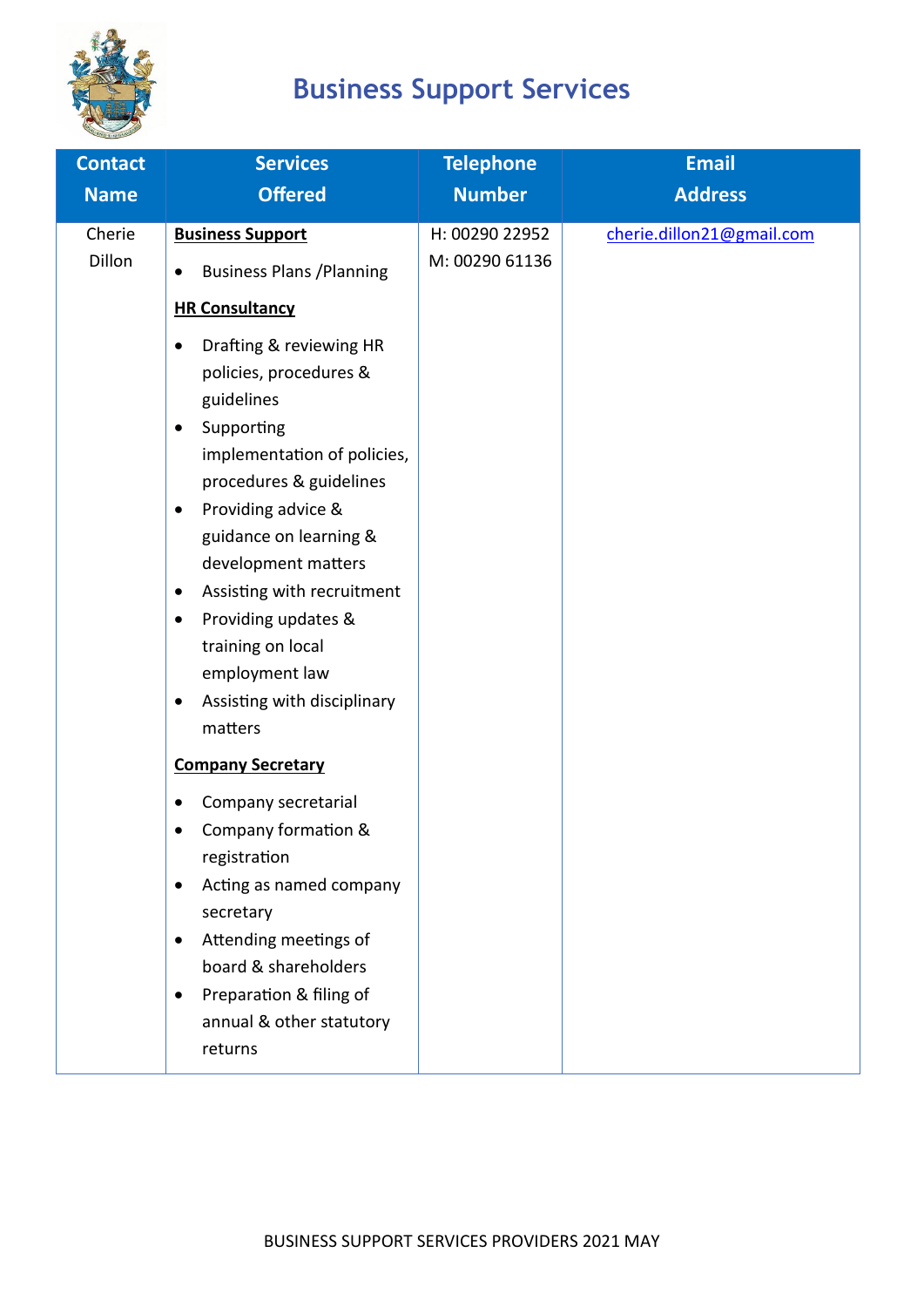| Mark Yon                   | ICT-Website Design,<br>$\bullet$<br>Computer Hardware &<br>Software Support<br>Admin & Finance Support<br>$\bullet$<br><b>ICT Training</b><br>$\bullet$                                                                                                                                                  | H: 00290 24816<br>M: 00290 61193 | enquiries@envisionitcss.com |
|----------------------------|----------------------------------------------------------------------------------------------------------------------------------------------------------------------------------------------------------------------------------------------------------------------------------------------------------|----------------------------------|-----------------------------|
| <b>Burgh</b><br>House Ltd. | Tender proposals<br>$\bullet$<br><b>Business plan</b><br>$\bullet$<br>Sales and marketing<br>$\bullet$<br>Project management<br>$\bullet$<br>branding and design<br>Website development<br>٠<br>Employment policy and<br>$\bullet$<br><b>Human Resources</b><br>Company formation and<br>٠<br>agreements | H: 00290 22041                   | john@burghhouse.com         |
| Paul Scipio                | <b>Project Management</b><br>$\bullet$<br><b>Building Design Services</b><br>$\bullet$<br>etc.                                                                                                                                                                                                           | H: 00290 23848<br>M: 00290 61725 | paulwscipio@gmail.com       |
| Sharon<br>Henry            | <b>Website Design</b><br>$\bullet$<br><b>Branding</b><br>٠                                                                                                                                                                                                                                               | H: 00290 23002                   | info@insidesthelena.com     |
| Luke<br><b>Bennett</b>     | Branding/Logo<br>$\bullet$<br>Design/Poster/leaflets/<br><b>Business Cards</b>                                                                                                                                                                                                                           | H: 00290 22908<br>M: 00290 65314 |                             |
| <b>Hensil Obey</b>         | <b>Business Plans</b><br>$\bullet$<br><b>Final Accounts</b><br>$\bullet$<br>Preparation of Workbook<br>$\bullet$<br>(sheets)Financial Entries                                                                                                                                                            | H: 00290 22117<br>M: 00290 61016 | hensil.obey@helanta.co.sh   |
| Survey Tech<br>Ltd         | <b>Technical Design Works</b><br>$\bullet$<br><b>Building &amp; Design Services</b><br><b>Project Management</b><br>$\bullet$<br>Costing/Estimates/Valuatio<br>ns<br>Survey Works-<br>$\bullet$<br>Topographical, Engineering<br>& Building Site Supervision.                                            | H: 00290 25445                   | SurveyTech@helanta.co.sh    |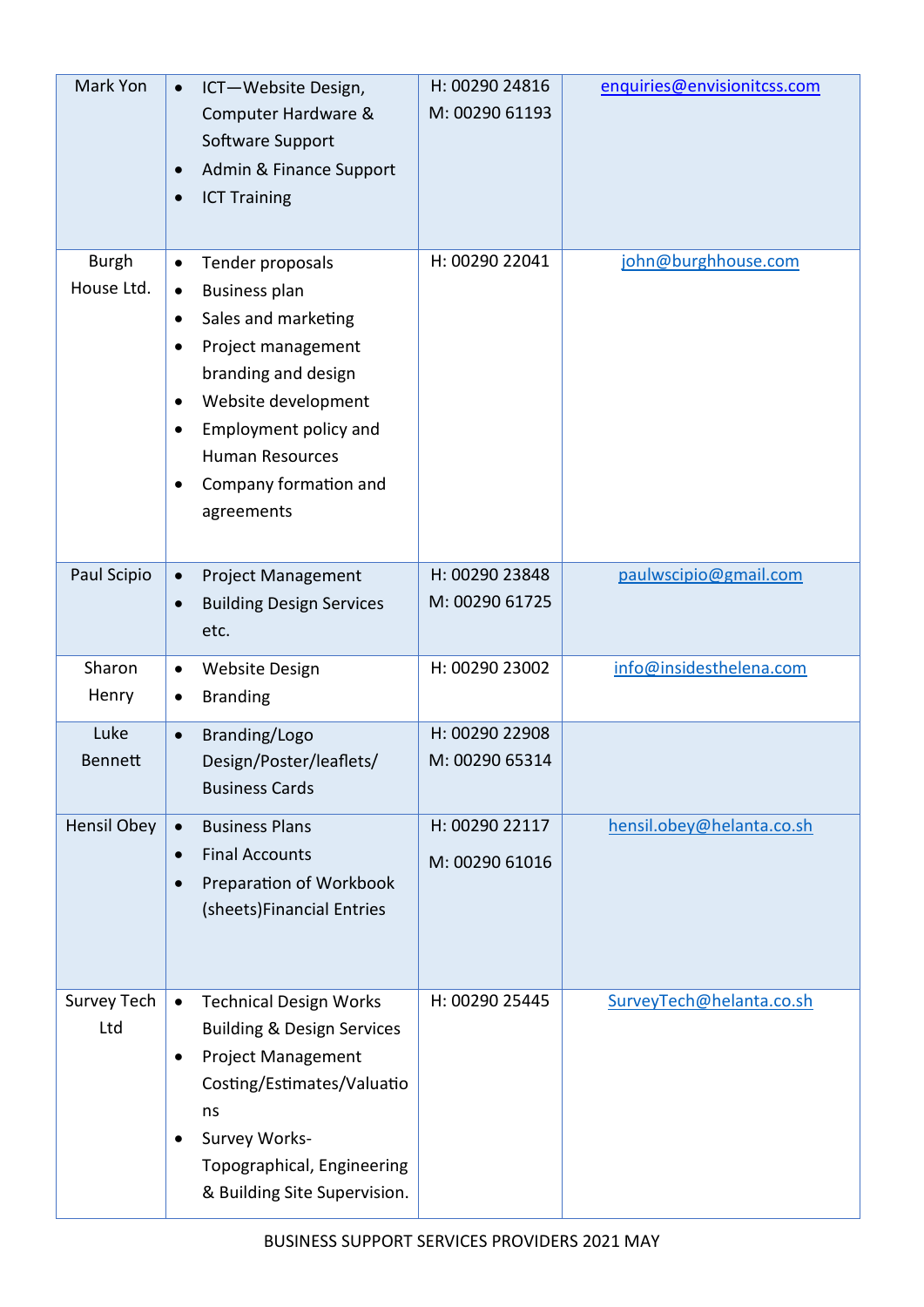| <b>Derek</b>    | <b>Business Planning</b><br>$\bullet$        | H: 00290 24620 | office@islandimages.co.sh       |
|-----------------|----------------------------------------------|----------------|---------------------------------|
| Richards        | <b>Project Management</b><br>$\bullet$       | M: 00290 51213 |                                 |
| (Island         | <b>Building Design Services</b><br>$\bullet$ |                |                                 |
| Images)         | <b>Destination Management</b><br>$\bullet$   |                |                                 |
| Andrew          | <b>Legal Services</b><br>$\bullet$           | 0044           | andrew.radley@gmail.com         |
| Radley          |                                              | 1884799014     |                                 |
|                 |                                              | 0044           |                                 |
|                 |                                              | 7803539859     |                                 |
|                 |                                              |                |                                 |
| Glenn           | Business plan to funding<br>$\bullet$        | H: 0029023608  | gbo@helanta.co.sh               |
| Owen            | and BOSH loan applications                   | M: 0029051203  |                                 |
|                 | SHG e-tendering<br>$\bullet$                 |                |                                 |
| Graeme          | <b>Business Planning &amp;</b><br>$\bullet$  | H: 00290 23608 | graemebbeckett@gmail.com        |
| <b>Beckett</b>  | <b>Financial Assistance</b>                  | M: 00290 51203 |                                 |
| Michelle        | <b>Accounting services</b><br>$\bullet$      | M: 00290 62729 | michielleyon@gmail.com          |
| Yon             | <b>Admin and Finance</b><br>$\bullet$        | H: 00290 23677 |                                 |
|                 | Support                                      |                |                                 |
|                 | Business plans / planning<br>$\bullet$       |                |                                 |
|                 | HR consultancy<br>$\bullet$                  |                |                                 |
|                 | Company secretarial<br>$\bullet$             |                |                                 |
|                 | Project management<br>$\bullet$              |                |                                 |
| Group           | Accounting, Bookkeeping<br>$\bullet$         | H: 00290 22692 | Anesu.Makamure@sainthelena.gov. |
| Internal        | & Payroll. Financial, cash                   |                | $\mathsf{sh}$                   |
| Audit           | flow forecasting & profit                    | W: 00290 22470 |                                 |
| <b>Services</b> | improvement                                  |                |                                 |
| (GIAS)          | programmes;                                  |                |                                 |
|                 | Help with company<br>$\bullet$               |                |                                 |
|                 | formations, partnership                      |                |                                 |
|                 | agreements and                               |                |                                 |
|                 | commercial contracting;                      |                |                                 |
|                 | Supply Chain Management<br>$\bullet$         |                |                                 |
|                 | <b>Risk Management</b>                       |                |                                 |
|                 | <b>Cyber Security Assurance</b><br>$\bullet$ |                |                                 |
|                 | <b>Information Systems</b><br>$\bullet$      |                |                                 |
|                 | Assurance                                    |                |                                 |
|                 | <b>Compliance Reviews</b><br>$\bullet$       |                |                                 |
|                 | <b>Consulting Services and</b><br>$\bullet$  |                |                                 |
|                 | Due Diligence                                |                |                                 |
|                 | Anti-Fraud Reviews.<br>$\bullet$             |                |                                 |